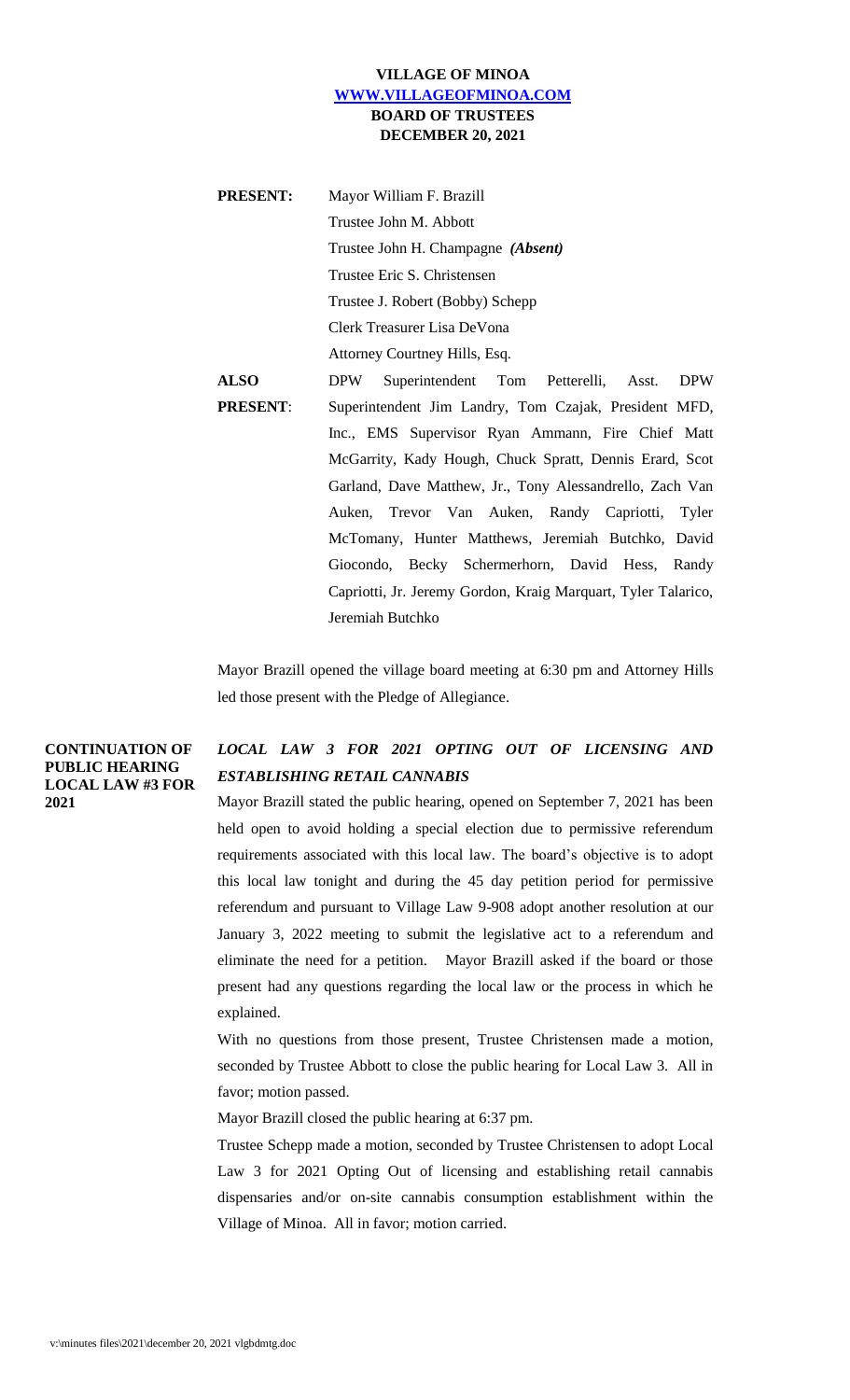**ANNEXATION** *SUBDIVIDED PARCEL OF 7364 KIRKVILLE ROAD (PENDING)* **LOT LINE ADJUSTMENT 406& 412 EAST AVENUE** *LOT LINE ADJUSTMENT – 406 & 412 EAST AVENUE (TABLED)* **MINOA FARMS LOT LINE ADJUSTMENT** *REQUEST FOR LOT LINE ADJUSTMENT – PHASE 2A* Trustee Abbott made a motion, seconded by Trustee Christensen to approve the request from Brolex, LLC for a lot line adjustment to combine lots 166 & 167 Minoa Lakes Drive creating lot 166A. All in favor; motion carried. **CLERK-TREASURER** *MEETING MINUTES – DECEMBER 6, 2021* Trustee Christensen made a motion, seconded by Trustee Schepp to approve the meeting minutes of December 6, 2021. All in favor; motion carried. *BUDGET AMENDMENT* Trustee Schepp made a motion, seconded by Trustee Christensen to approve the budget amendment from Contingency G1990.4 to Engineer G8110.40 in the amount of \$1,337.50. All in favor; motion carried. *TREASURER'S REPORT FOR PERIOD ENDING NOVEMBER 30, 2021* Trustee Christensen made a motion, seconded by Trustee Schepp to acknowledge receipt of Treasurer's Report for Period ending November 30, 2021. All in favor; motion carried. *RESCHEDULE JANUARY 17TH MEETING DUE TO HOLIDAY* Trustee Schepp made a motion, seconded by Trustee Abbott to change January 17, 2022 board meeting to Tuesday, January 18, 2022 at 6:30pm. All in favor; motion carried. *WILLIAMSON ANNUAL SOFTWARE SUPPORT - RENEWAL* Trustee Christensen made a motion, seconded by Trustee Schepp to approve the annual software support renewal contracts with Williamson Law Book for Capital Assets, \$162.00, Accounting & Budget, \$714.00 and Payroll, \$631.00 for calendar year 2022. All in favor; motion carried. **DPW** *TRAINING REQUEST – DIG SAFELY NY* Trustee Schepp made a motion, seconded by Trustee Abbott to approve the

*NEW MEMBERSHIP – COLIN DECKER*

Trustee Abbott made a motion, seconded by Trustee Schepp to approve new membership application for Colin Decker, 128 Benedict Manor Drive, Kirkville All in favor; motion carried.

training request for Dig Safely NY Certified Excavator Class, January 13, 2022

for all DPW/WTP employees, \$500.00. All in favor; motion carried.

**FIRE** 

**DEPARTMENT**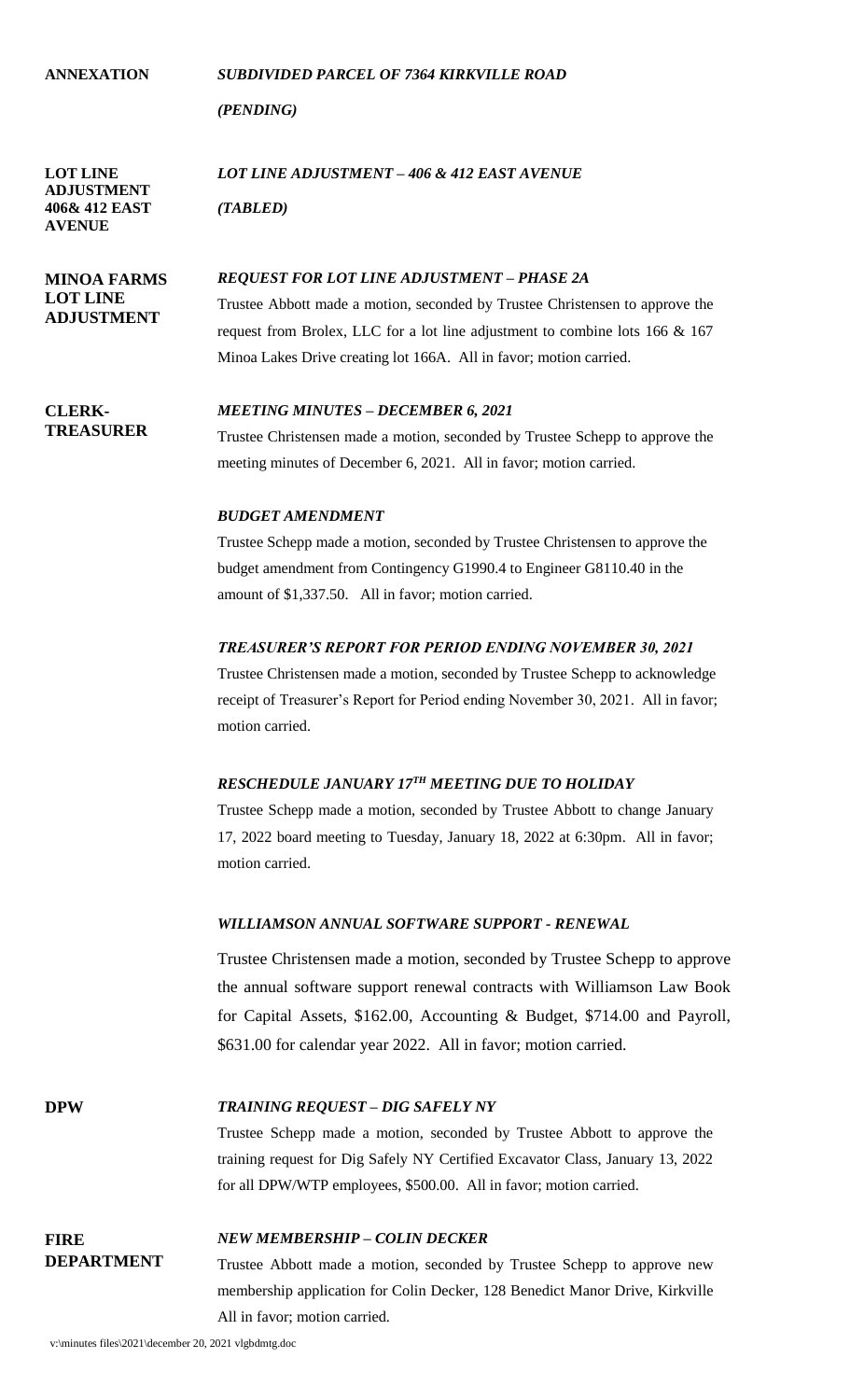## *NEW MEMBERSHIP – BRADLEY TYGAR*

Trustee Abbott made a motion, seconded by Trustee Schepp to approve new membership application for Bradley Tygar, 111 Cornflower Way, E. Syracuse All in favor; motion carried.

## *NEW MEMBERSHIP – JENNIFER SABIN*

Trustee Schepp made a motion, seconded by Trustee Christensen to approve new membership application for Jennifer Sabin, 409 Ripplebrook Lane, Minoa All in favor; motion carried.

#### *NEW MEMBERSHIP – STEPHAN RICHARDSON*

Trustee Schepp made a motion, seconded by Trustee Christensen to approve new membership application for Stephan Richardson, 1 Willow brook Lane, Apt 2, Manlius. All in favor; motion carried.

#### *NEW MEMBERSHIP – TIMOTHY HESS*

Trustee Christensen made a motion, seconded by Trustee Schepp to approve new membership application for Timothy Hess, 217 McKinley Street, Minoa All in favor; motion carried.

#### **TRAINING REQUEST – EMT ORIGINAL & REFRESHER**

Trustee Schepp made a motion, seconded by Trustee Christensen to approve EMT Refresher Course for Tyler McTomany and EMT Original Course for Alan Hamilton, Katrina Agans, Jennifer Sabin; courses to be conducted by Al Tompkins, \$825.00/course fee. All in favor; motion carried.

## **TRAINING REQUEST – CNY EMS**

Trustee Schepp made a motion, seconded by Trustee Christensen to approve CNY EMS training for 1/1/2022 – 12/31/2022, annual fee \$390.00. All in favor; motion carried.

| <b>AUDIT OF CLAIMS</b> | A motion was made by Trustee Christensen and seconded by Trustee Schepp             |
|------------------------|-------------------------------------------------------------------------------------|
| <b>ABSTRACT #014</b>   | that the claims on <b>Abstract</b> #014 in the amount of General Fund $$113,880.41$ |
|                        | (Vouchers 528 - 576), Sewer Fund \$10,352.61 (Vouchers 197 - 213), Trust &          |
|                        | Agency \$39,177.66 (Vouchers $170 - 181$ ) for a total of \$163,410.68; All in      |
|                        | favor; motion carried.                                                              |
|                        |                                                                                     |
|                        |                                                                                     |
|                        |                                                                                     |

| <b>ATTORNEY'S</b><br><b>REPORT</b> | Nothing new to report.                                                                                                                                  |
|------------------------------------|---------------------------------------------------------------------------------------------------------------------------------------------------------|
| <b>TRUSTEES'</b><br><b>REPORT</b>  | Trustee Abbott $-$ nothing new to report.                                                                                                               |
|                                    | Trustee Schepp – announced Police Committee meeting this Wednesday<br>Trustee Christensen – thanked Troop 210 for their help with luminaries this year, |
|                                    | troop members did an amazing job putting luminaries together and distributing                                                                           |